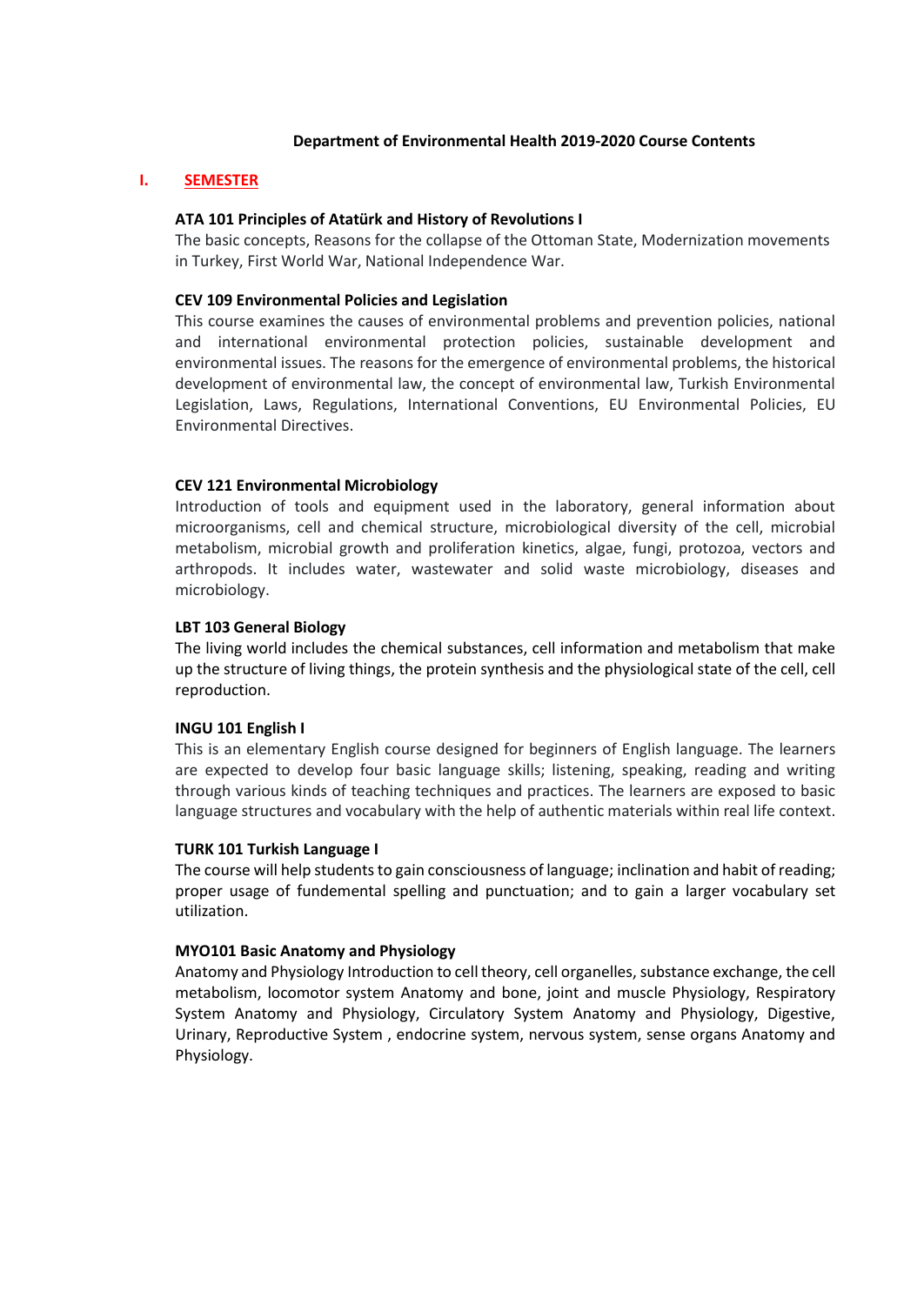### **GKM 101 General Chemistry**

Atom: Atomic models, Proton, Neutron, Electron, Electromagnetic radiation, Bohr atom theory, Periodic table, Quantum numbers, Atom, Atoms, Chemical bond: Ionic and covalent bonds, Exceptions to the octet rule, Chemical bonding theories, As-base concept, Solubilisers, Buffer solvers, food calorie calculation

#### **RKUL 101 University Culture I**

Each semester includes seminars, conferences, panels, workshops and speeches that will be held for 14 weeks within the framework of a program consisting of academic units, student council and student clubs at the university.

### **II. SEMESTER**

### **ATA 102 Principles of Atatürk and History of Revolutions II**

Events in the genesis and development of modern Turkey, ideas and principles; Turkish Foreign Policy in Atatürk Era, Ataturk's Revolutions, The Basic principles of Turkish Revolution.

### **CEV 102 Environmental Chemistry**

Principles of working and sampling in the laboratory, Solution preparation, Volumetric and gravimetric analysis, instrumental analysis, pH, acidity, alkalinity, hardness in water, solids, conductivity, iron, manganese, chlorine types and chloride, fluoride, sulfur types, analysis of these parameters and scope of application. Organic Materials: Total Carbon, Total Organic Carbon, Total Inorganic Carbon, Dissolved Oxygen, Biological Oxygen Requirement, Chemical Oxygen Requirement, Nitrogen Parameters: Kjeldahl Nitrogen, Ammonia Nitrogen, Nitrate Nitrogen, Nitrite Nitrogen, Phosphorus Parameters: Total Phosphorus, Dissolved Phosphorus, Condensed Phosphorus, Organic Phosphorus, Surfactants, Oil and grease, Essential Fatty Acids, Gas Analysis, Trace Pollutants

### **CEV 118 Air Pollution and Control**

Introduction to air pollution, definitions and atmosphere structure, air pollutant sources and classification of pollutants, formation processes of air pollutants and their effects on the environment, pollution transformations in the atmosphere and dangerous air pollutants, air pollution chemistry, toxic gases and their effects on environmental health, indoor air pollutants and their effects on health On-site control of air pollutants, Legal legislation on air pollution. General definitions about precipitation, measurement and expression of precipitation, characteristics of precipitation, geographical distribution of precipitation. Properties of isobar and isobar, the definition of meteorology and its relationship with other sciences, meteorological parameters, heat temperature concepts, distribution of temperature on earth.

### **CEV 122 Ecology**

Ecology, Basic Ecological Concepts, Ecosystem and Properties, Investigation of Ecosystems, Matter and Energy Cycles in Ecosystems, Food Chains and Food Networks, Environmental Pollution and Effects on Ecosystems

### **CEV 124 Environmental Impact Assessment**

Methods Used in Determining Environmental Impacts, Criteria in Determining Environmental Impacts, Planning Required Technical Information, EIA Regulation and Applications

### **CEV 126 Environmental Toxicology**

Basic principles of environmental toxicology and their application in the application, showing information about the importance and finding of environmental pollutants, Environmental quality, community and animal health, sustainable and editable environmental conditions in terms of investigation.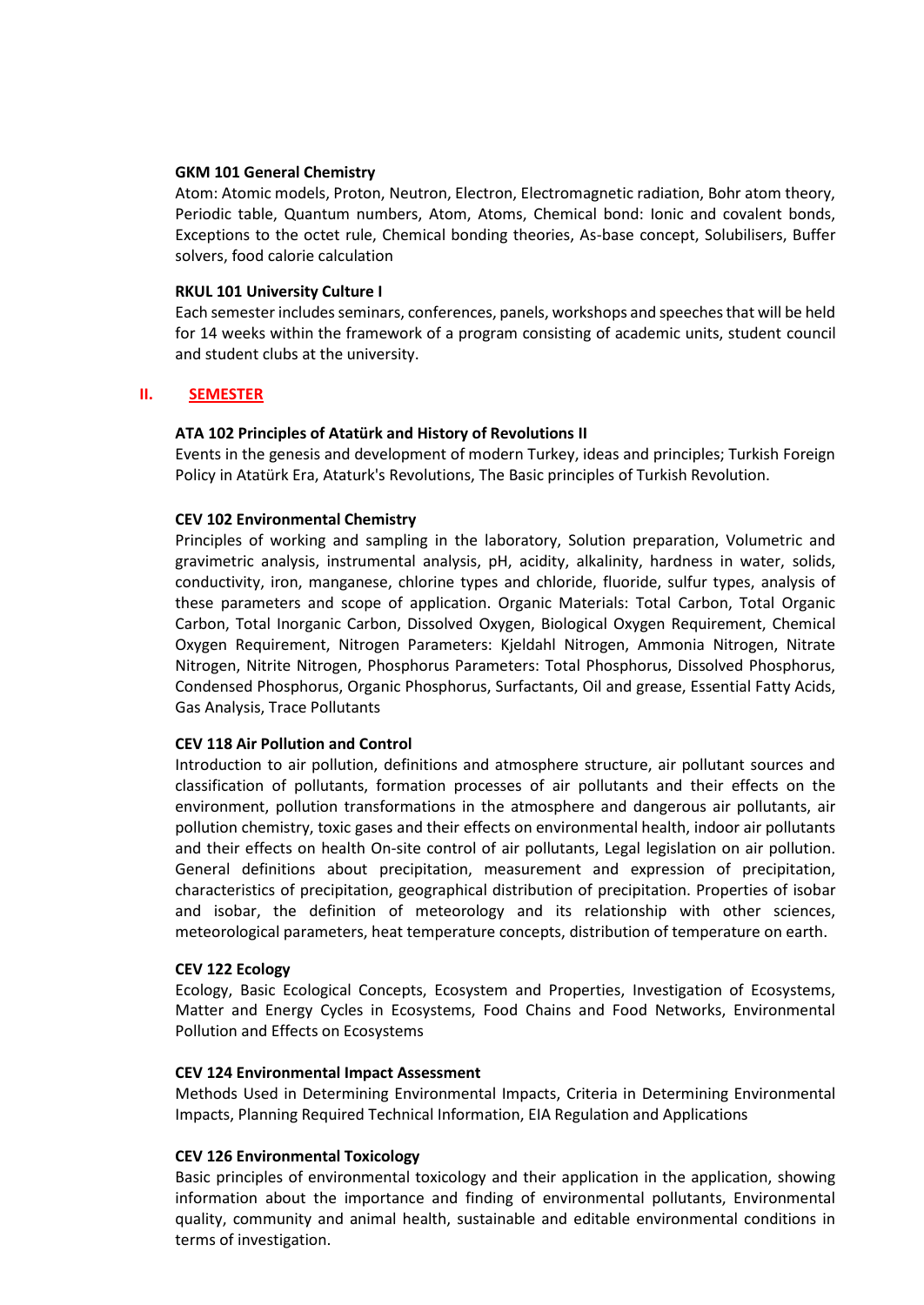### **INGU 102 English II**

This is an elementary English course designed for beginners of English language. The learners are expected to develop four basic language skills; listening, speaking, reading and writing through various kinds of teaching techniques and practices. The learners are exposed to basic language structures and vocabulary with the help of authentic materials within real life context.

## **TURK 102 Turkish Language II**

The course will help students to gain consciousness of language; inclination and habit of reading; proper usage of fundemental spelling and punctuation; and to gain a larger vocabulary set utilization.

## **RKUL 102 University Culture II**

Each semester includes seminars, conferences, panels, workshops and speeches that will be held for 14 weeks within the framework of a program consisting of academic units, student council and student clubs at the university.

# **RPSI 209 Positive Psychology and Communication Skills**

Learning objectives of the course is to teach students positive psychology and its practices and to help them improve positive point of view by improving their self awareness.

# **III. SEMESTER**

# **CEV 219 Water Quality and Treatment**

Physical Chemical Biological and Advanced Treatment Principles, Surface and Groundwater Treatment Principles, Ventilation Systems, Coagulation-Softening Sedimentation Sand Filters in Water Treatment, Water Quality Improvement Methods. Water Quality Criteria and Standards, hydrologic cycle, watershed concept, contaminants in surface and underground water environment, water pollution types and sources, water quality classification, river pollution, lake pollution, the availability of water resources in Turkey, Water Quality Regulations and the EU Water Framework Directive contains information.

# **CEV 999 Summer Internship**

Practice with theoretical information

# **CEV 223 Laboratory Applications in Environmental Health**

Laboratory General and Personal Safety Measures, Materials and Devices Used, Cleaning of Materials, Measurement Methods, Sampling, Preparation of Samples for Analysis, General Analysis Methods, Calculation and Preparation of Solutions, General Tools-Instruments and Microscopes Used in Microbiology; Classification and general properties of microorganisms; Bacterial structure, dyes and staining methods

### **OSG 111 Occupational Health and Safety**

Definition, importance and aim of occupational safety, basic principles of occupational safety, danger and endangering, occupational safety psychology, occupational safety organization, occupational accidents and occupational diseases.

## **CEV 221 Solid Waste**

Definition and classification of solid waste, Solid waste properties, physical and chemical compositions, Accumulation, collection and disposal methods of urban waste, Solid waste management, Solid waste disposal methods, Definition and classification of hazardous waste, Hazardous waste criteria and lists, Hazardous waste management-collection, transportation and disposal methods, legal legislation in our country regarding solid wastes and hazardous wastes